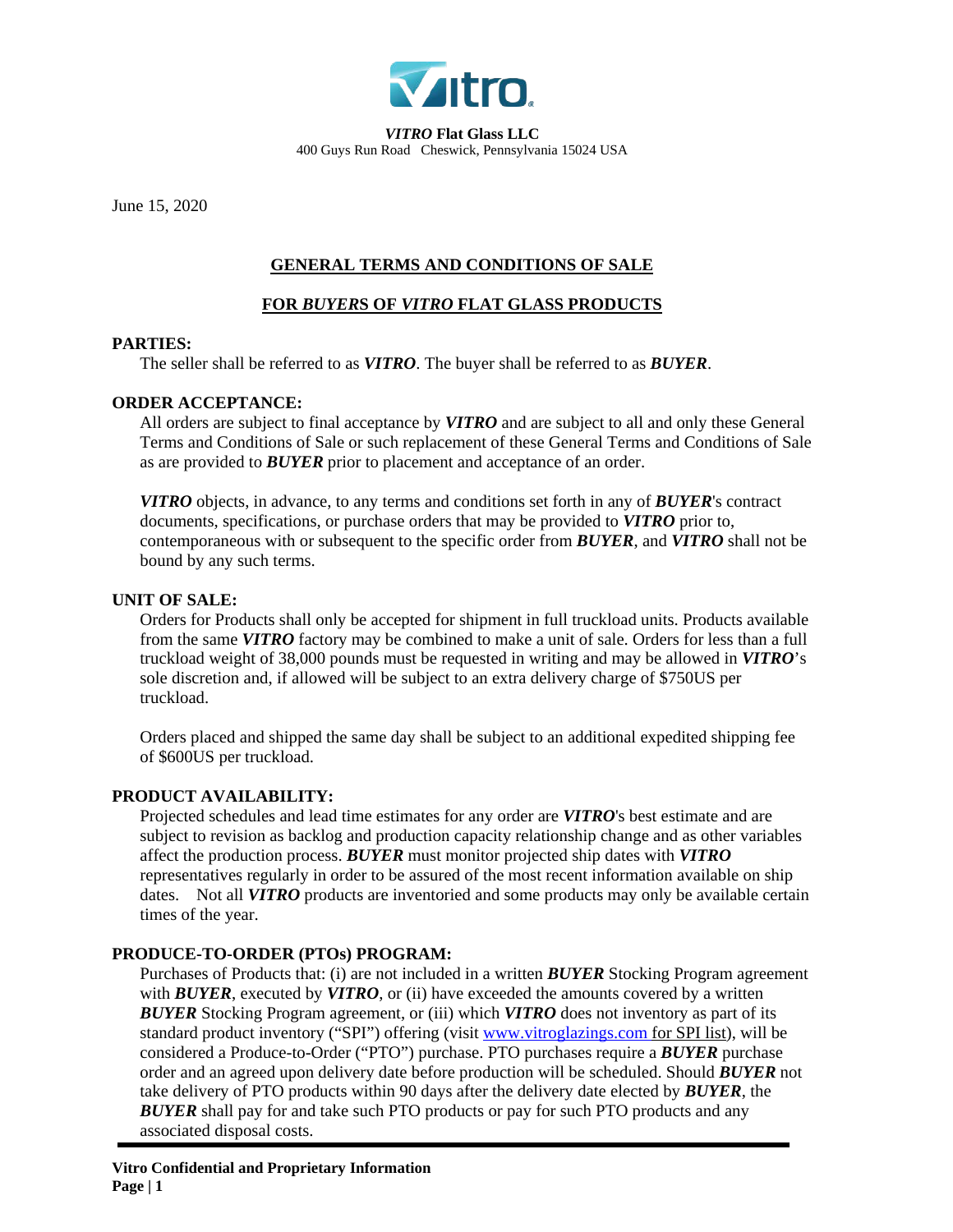## *BUYER* **STOCKING PROGRAMS:**

*VITRO*, at its sole discretion and option, may agree to provide *BUYER* a formal *BUYER* Stocking Program for some or all of the anticipated high-volume glass purchases. *VITRO* and *BUYER* will agree on a schedule to have *VITRO* place into stock any single stock keeping unit ("SKU") that could fill at least one (1) rack or five (5) PAKs, for those products supplied in PAKs, per month.

*BUYER* and *VITRO* shall agree on a forecasted demand for each stocked SKU. The forecasted demand shall include at a minimum a monthly purchase rate for each month and the parties may agree to amend the monthly purchase rate as appropriate throughout the year. Additional SKUs may be added to *BUYER* Stocking Program during the term of this Agreement if such SKUs are mutually agreed to by *BUYER* and *VITRO* and meet the requirements of the program.

If *BUYER's* actual monthly purchase rate of a stocked SKU is below the forecasted purchase rate for three (3) consecutive months, *VITRO* shall have the right to amend *BUYER* Stocking Program to delete that SKU from *BUYER* Stocking Program.

Upon expiration of *BUYER* Stocking Program Agreement, *BUYER* shall take delivery of, and pay for, any inventory placed into stock or pay for the stocked Product and any associated disposal costs within sixty (60) days of the termination date. Any purchases by *BUYER* of the Products that are placed in stock shall first be satisfied from the stock established by *VITRO*.

# **FOOTAGE CHARGED:**

Product will be billed at the size specified except that in the event that fractions of inches are specified, such Products will be billed at the next higher full inch dimension.

# **FEES AND SURCHARGES:**

Any orders accepted and invoiced are subject to the addition of any or all of *VITRO*'s prevailing surcharges as published quarterly to the industry and fees, including, but not limited to, diesel, energy and freight surcharges, expedited shipping fee and implicate other fees.

## **TAXES:**

Any taxes or other governmental charge upon the production, sale, and/or shipment of Products shall be added to each invoice and shall be paid by *BUYER*. The amount of any such taxes or charges is not eligible for any cash or other discount.

# **PRICE QUOTATIONS:**

Prices are quoted in U.S. Dollars unless otherwise noted in writing on the quotation.

# **QUOTATION REVISIONS:**

Quotations are based on quantities, sizes (when required) and product requirements received from **BUYER** at the time of the quote. If the quantity, sizes, time frame of production and shipping, or types of products specified in a quotation are changed in any respect when the order is received from *BUYER*, a revision of the prices set forth in the quotation will result. If such a revision occurs, a new purchase order will need to be issued covering those price changes.

# **COPY OF QUOTATION AT TIME OF** *BUYER* **ORDER:**

If a quotation has been issued by *VITRO*, a copy of this quotation or the quotation number must accompany each of BUYER's orders to ensure proper invoicing.

## **PAYMENT TERMS:**

United States and Canada buying locations: Net 30 days from date of shipment. Mexico: DAP Laredo, Texas: Cash in Advance.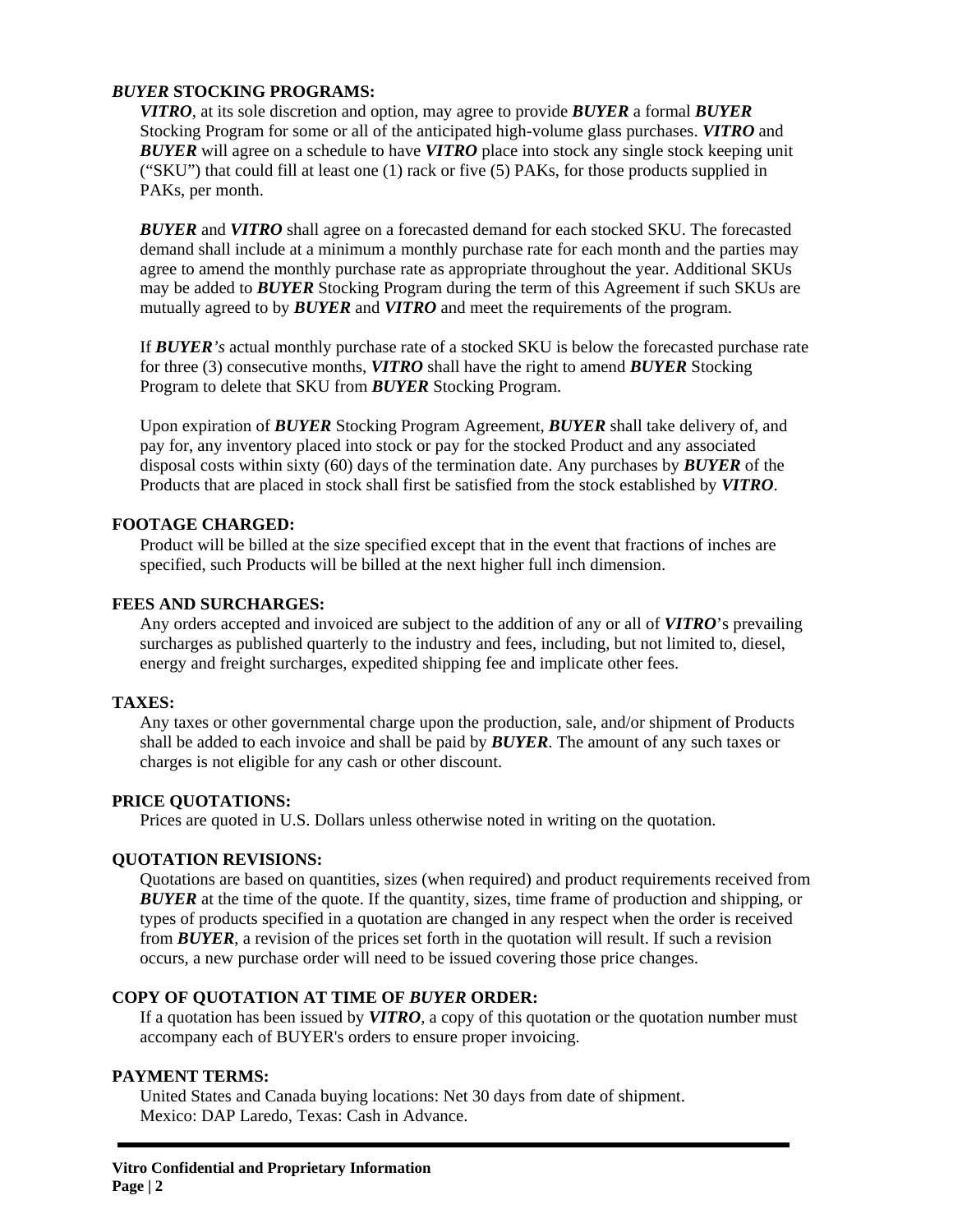## **PRICE PROTECTION:**

*VITRO* may, in its sole discretion, agree in writing to price protect products of 5.0.0mm (3/16") or greater for Commercial Construction projects (as defined by F.W. Dodge). All *BUYER* requests for price protection must include: Project names, applicable product and quantities and other documentation reasonably required by *VITRO*. If *VITRO* agrees in writing to price protect such Products, the terms of such protection shall be set forth by *VITRO* in the writing.

# **INTERLEAVING:**

The standard separator for all Products is powdered interleaving material. *VITRO* reserves the right to change its separator medium at its discretion without notification.

# **PACKAGING:**

Each container will be loaded with only one size, color, thickness, and type of Product unless notified in advance by *VITRO*. All quoted prices include standard packaging. Standard packaging is a 4,000-pound capacity steel rack or V-PAKs. Containers less than 4,000 pounds capacity may be available, at *VITRO*'s discretion at a 25% price premium. *BUYER* may also request 4,000 pound capacity wood cases in lieu of the standard steel rack. If *VITRO* agrees to do so such containers are considered non-standard containers and are subject to a charge of \$175US per case. Other non-standard packaging requests will be reviewed for possible acceptance but would be subject to additional charges depending on the scope of the request.

# **STEEL RACK PROGRAM:**

When Product is supplied to *BUYER* on *VITRO* steel racks, *VITRO* shall retain title to the racks and gates. These racks and gates are to be returned to *VITRO* within forty-five (45) days from the original date of shipment. Return shipments are to be in full truckloads, unless otherwise agreed to by *VITRO*. At *VITRO*'s option, *VITRO* will either grant a rack return allowance and credit this allowance directly to *BUYER*, or *VITRO* will pay the return freight to our source plant. The rack return allowance is determined individually for each *BUYER*, based on, but not limited to, geographic location. In the event the rack returns are from a location other than *BUYER*'s "Ship To" location and additional freight costs are incurred, the additional cost will be invoiced to *BUYER*.

The racks are to be used by *BUYER* solely in connection with and to facilitate the delivery of Products sold to *BUYER* by *VITRO* and for no other uses, **including without limitation, work in process or finished goods inventory, raw material storage and any other storage or shipment of** *BUYER* **or third party products.** Racks and gates must be returned in the same condition as they are received, utilizing acceptable stacking and securing standards as provided by *VITRO*. Failure to return racks and gates in the same condition as they are received will result in repair charges invoiced to *BUYER*.

Failure of **BUYER** to return racks and gates within the forty-five (45) days defined above will result in a demurrage charge which will be invoiced to *BUYER*. Demurrage charges will be calculated as follows: A charge of \$49US per rack will be invoiced monthly for each rack that has not been received back by *VITRO* and credited to *BUYER*'s outstanding rack balance. Additionally, a charge of \$9US per gate will be invoiced monthly for each gate that has not been received back by *VITRO* and credited to *BUYER*'s outstanding gate balance. Payment terms for this invoice will be 15 days. Failure to either return the past due racks and gates in their entirety within the terms of this invoice or to make full payment of this invoice will lead to a hold being placed on future shipments.

Should *VITRO* and *BUYER* agree that a steel rack and/or gate will not be returned to *VITRO* in the future, each rack of this type will be invoiced at a charge per rack of \$750US. Each gate of this type will be invoiced at a charge per gate of \$125US. *BUYER*'s outstanding rack and gate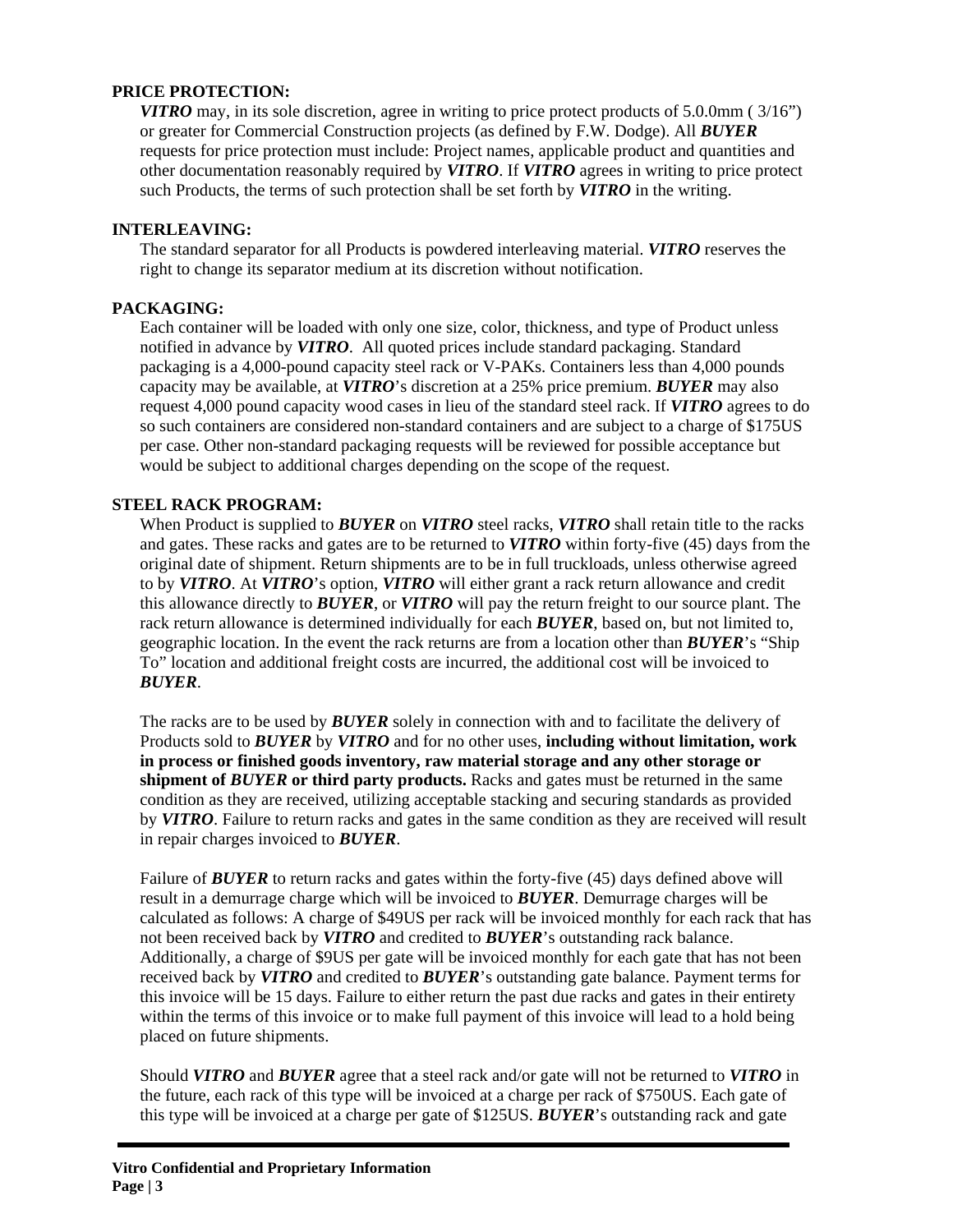balance will be reduced for each rack and gate invoiced in this manner. Payment terms for this invoice will be 15 days. Failure to provide full payment of this invoice will lead to a hold being placed on future shipments.

# **FORCE MAJEURE:**

**A)** Except for *BUYER's* payment obligations, neither party shall have any liability to the other for failure or inability to perform its obligations hereunder, or for delay in performance, if caused by "force majeure" as hereinafter defined; provided, however, that the party affected by force majeure (the "Claiming Party") shall promptly notify the other of the nature and effect of the force majeure and the expected delays. Any force majeure event shall be remedied with all reasonable dispatch and the Claiming Party shall promptly notify the other party when the force majeure event has ceased to affect its performance obligations. As used herein, the term "force majeure" shall mean and include any Act of God, nature or the public enemy, accident, explosion, operation malfunction or interruption, fire, storm, earthquake, flood, drought, pandemic, epidemic, perils of the sea, strikes, lockouts, labor disputes, riots, sabotage, embargo, war (whether or not declared and whether or not the United States is a participant), government action or compliance therewith, failure or delay of transportation, shortage of, or inability to obtain, raw materials, supplies, equipment, fuel, power, labor, or other operational necessity, interruption or curtailment of power supply, or any other circumstance of a similar or different nature beyond the reasonable control of the Claiming Party. The Claiming Party shall not be required to resolve labor disputes, or disputes with its suppliers, or seek alternate sources, except in the Claiming Party's sole discretion.

**B)** If *VITRO* is the Claiming Party, *VITRO* may reduce the quantity of Product delivered hereunder, at its sole discretion. For so long as its ability to perform hereunder is affected by force majeure, *VITRO* may, at its option, elect to allocate its total production of such Product among its various requirements (e.g. manufacturing and sales) and/or its other customers, in such manner as *VITRO* deems fair and practicable. During the time that *VITRO* is the Claiming Party, it shall not be obligated to procure any quantity of Product sold hereunder from any alternate producer or supplier. For the avoidance of doubt, because *VITRO* operates numerous glass facilities in concert with each other, a force majeure occurrence or event at any one of *VITRO's* glass manufacturing facilities shall constitute a force majeure event at all of its glass manufacturing facilities even if Products purchased by *BUYER* are not manufactured at the facility that directly suffered such occurrence or event. If a force majeure affects the Claiming Party's performance obligations under these General Terms and Conditions of Sale for a period of sixty (60) days or more, *VITRO* may terminate these General Terms and Conditions of Sale effective immediately upon written notice.

## **QUALITY CRITERIA:**

Cut Sizes - Cut size glass products shall be graded according to the applicable provisions of ASTM C1036 Type 1, Q3. Heat Strengthened (HS) and Fully Tempered (FT) glass products shall be produced according to applicable provisions of ASTM C1048 Kind HS or FT Condition A or C.

Lehr Ends and Special Stock Sizes (STC): Lehr Ends and Special Stock Size glass products shall be graded according to the applicable provisions of ASTM C1036 Type 1, Q3 "Stock Sheets". *VITRO* assumes products purchased as stock sheets will be further selectively cut into Cut Size quality. The purchaser bears all responsibility for selecting Cut Size glass in conformance with Cut Size quality from stock sheet glass.

Coated Glass Products: Coated glass products shall be produced according to the applicable provisions of ASTM C1376.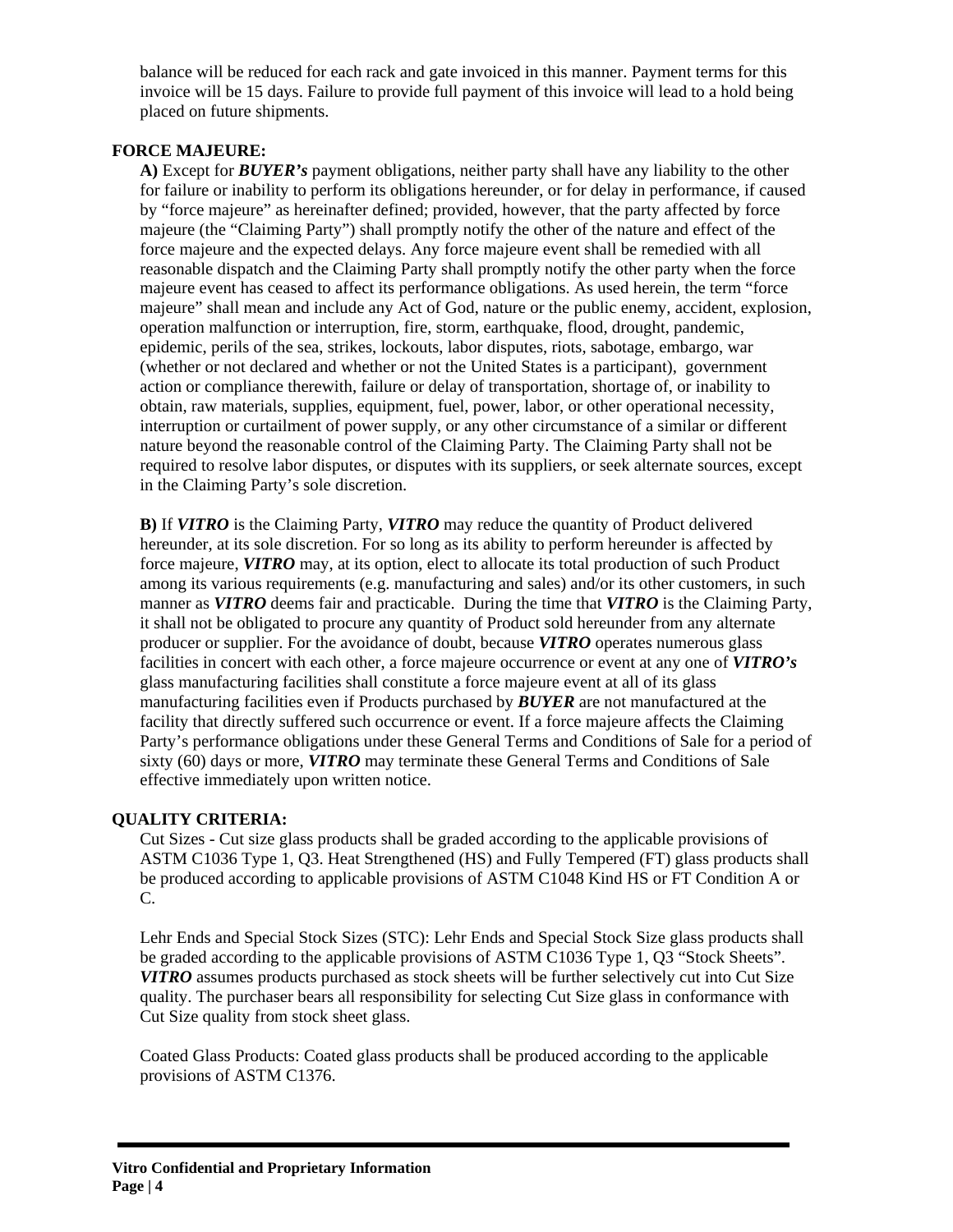# **FREIGHT:**

Freight charges for shipments of Products shall be the responsibility of *BUYER* unless specific agreement has been made between *VITRO* and *BUYER*.

All shipments of Products are made F.O.B., *VITRO* factory. All shipments are made at *BUYER*'s risk of breakage, loss or damage.

Claims for breakage, loss or damage in transit must be made against the carrier by *BUYER*. Special transportation requests are subject to additional charges and include, but are not limited to, delivery drop offs at *BUYER* locations in addition to the primary delivery point. The charge for each drop off location within the State of the primary delivery point will be \$400US, for out of State drop off shipments the charge will be \$600US for each additional location.

## **USE OF PRODUCTS**:

It is the sole responsibility of *BUYER* to determine the suitability of any purchased product for its use. *VITRO* employees and agents are not authorized to determine if a product is suitable for use.

#### **TECHNICAL REFERENCE:**

For guidance regarding selection, installation, use, and maintenance of *VITRO* Flat Glass products to meet your requirements and those of your customers, please see currently applicable *VITRO* technical literature as well as local, state, and federal regulations. Technical literature and Environmental, Health and Safety information is available on the *VITRO* website at [www.vitroglazings.com](http://www.vitroglazings.com/) or upon request**.**

## **WARRANTY:**

THE SOLE AND EXCLUSIVE WARRANTY FOR EACH PRODUCT SOLD BY *VITRO* IS GOVERNED BY A SEPARATE, PUBLISHED DOCUMENT ISSUED BY *VITRO*. EACH SUCH DOCUMENT IS AVAILABLE UPON REQUEST, AND IS INCORPORATED AND MADE A PART HEREOF AS IF FULLY WRITTEN HEREIN. EXCEPT AS SET FORTH IN THIS WARRANTY SECTION, *VITRO* MAKES NO EXPRESS OR IMPLIED REPRESENTATION OR WARRANTY OF ANY KIND REGARDING ANY PRODUCT, WHETHER AS TO MERCHANTABILITY, FITNESS FOR A PARTICULAR PURPOSE OR USE, OR ANY OTHER MATTER AND *BUYER* IS PROHIBITED FROM MAKING ANY EXPRESS OR IMPLIED WARRANTY TO ANY THIRD PARTY OR END USER ON BEHALF OF *VITRO*.

*VITRO* hereby disclaims and assumes no responsibility for (i) glass breakage, (ii) improper usage, (iii) improper storage of Product (iv) failure of a Product on account of faulty installation or building construction or design, (v) improper handling or failure to follow *VITRO*'s instructions regarding the Product and (vi) Product that is installed, used or consumed outside of North America. Further, *VITRO* assumes no responsibility for scratches or abrasions of any kind, including without limitation, those which may occur as a result of abnormal weather conditions, if abrasive cleaners are used on the surfaces, or if acids, alkalis or other chemicals are used to wash the glass or surfaces around the glass.

## **LIMITATION OF LIABILITY:**

In the event any Product fails to conform to the applicable representation and warranty, *VITRO*'s exclusive obligation and *BUYER*'s exclusive remedy shall be limited to, at *VITRO*'s option: (i) replacement of the nonconforming Products at *VITRO*'s expense; or (ii) a refund of the purchase price attributable to a specific delivery as to which a claim is made and transportation charges for such specific delivery.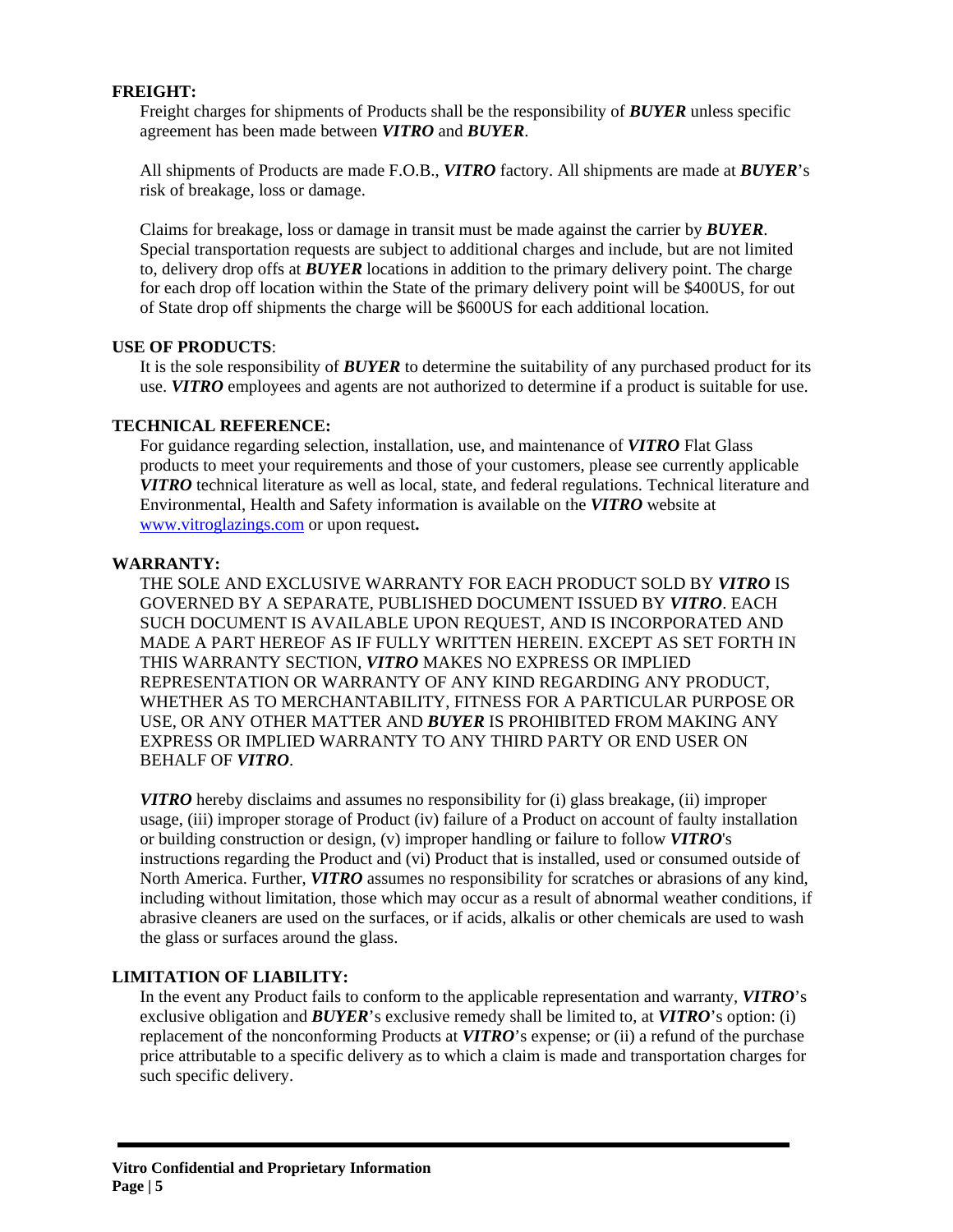EXCEPT AS SET FORTH IN THE IMMEDIATELY PRECEDING SENTENCE, *VITRO* SHALL NOT HAVE ANY LIABILITY FOR THE SALE OF, OR THE INABILITY TO SELL, PRODUCT OR FOR THE USE OF PRODUCT FOR ANY REASON UNDER ANY THEORY OF RECOVERY, WHETHER BASED ON NEGLIGENCE OF ANY KIND, STRICT LIABILITY, CONTRACT OR TORT OR FOR ANY DIRECT, INDIRECT, SPECIAL, INCIDENTAL, CONSEQUENTIAL OR PUNITIVE DAMAGES OR LOST PROFITS.

# **TERMS AND CONDITIONS GOVERNING SALE:**

Except as otherwise provided in these General Terms and Conditions of Sale and in any other written documents actually signed by the party who is assuming an obligation or liability ("Governing Documents"), the terms and conditions of the sale of Products from *VITRO* to *BUYER* shall be fully governed and controlled only by the Pennsylvania Uniform Commercial Code ("UCC") in effect as of the date of sale. In the event the Governing Documents are an addition to or in conflict with or inconsistent with the UCC, then such documents shall govern and control and take precedence over the provisions of the UCC. The United Nations Convention on International Sale of Goods does not apply to sales governed by these General Terms and Conditions of Sale.

## **WAIVER:**

The decision or failure of either party to enforce at any time any provision of this Agreement herein shall not constitute a continuing waiver of that or any other provision, nor affect the validity of such provision or the right of such party to later enforce each and every provision herein.

# **DISPUTES:**

Except for claims by *VITRO* for payment of the monetary amount due arising from the sales of Flat Glass Products to *BUYER*, any other dispute arising out of or relating to the sale of Flat Glass Products, or the performance of such Products covered by these General Terms and Conditions of Sale, the Governing Documents or the UCC shall be resolved initially by either, or both, good faith negotiations between the parties assisted by a mediator if the parties agree. If these procedures do not resolve the dispute, the parties may then resort to other forms of legal process, including litigation.

## **TERMS AND CONDITIONS:**

These General Terms and Conditions of Sale may be amended or changed by *VITRO*, at its sole discretion. Such changes shall not apply to any Order accepted by *VITRO* prior to the effective date of the change.

## **BANKRUPTCY**:

In the event that *BUYER* files or has filed against it a petition for relief under title 11 of the United States Code (the "Bankruptcy Code"), *VITRO* shall have the right to change the payment terms of any further shipments to "cash in advance", or "cash on delivery", as *VITRO* may determine to be appropriate in its sole and exclusive discretion. *VITRO*, in its sole and exclusive discretion, shall have the rights to stop any shipments of goods then in transit to *BUYER*, and thereby exercise an immediate right of possession thereto. *VITRO*, in its sole and exclusive discretion, shall have the right to institute an administrative freeze on the payment of any sums due and owing from *VITRO* to *BUYER* under any agreement between the parties, and *BUYER* hereby consents to relief from the automatic stay being granted to *VITRO* under Bankruptcy Code Section 362(d), on the filing of any appropriate motion, to effect setoff of any sums due and owing from *VITRO* to *BUYER* against any sums due and owing from *BUYER* to *VITRO*.

## **EXPORT CONTROLS:**

The parties acknowledge that they as well as the Product sold or otherwise transferred under these General Terms and Conditions of Sale may be subject to U.S. and other export controls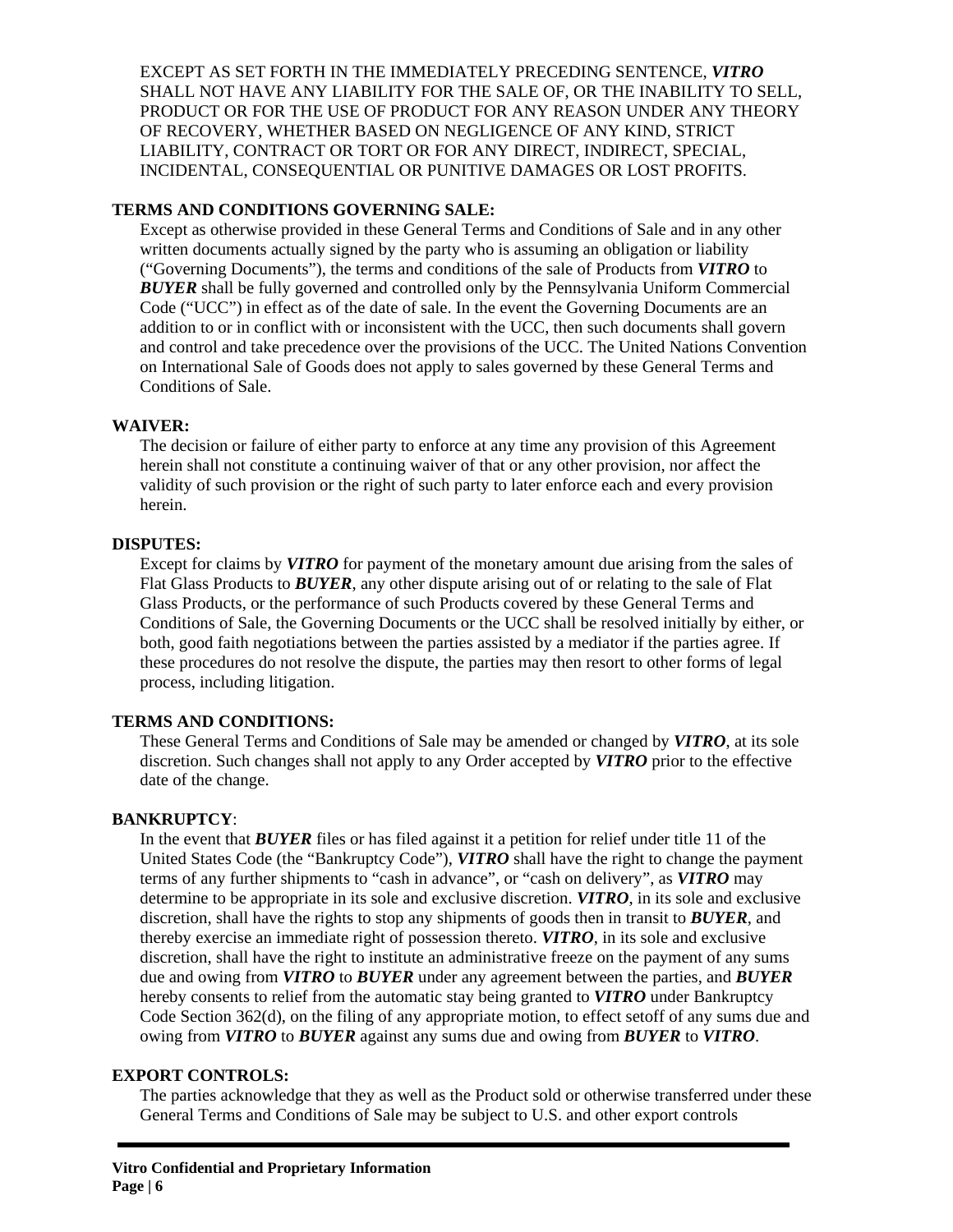(including deemed export and re-export) requirements, embargoes, sanctions and similar laws, regulations and requirements applicable to exports ("Export Requirements"). The parties agree that *VITRO*'s sale or supply of the Product as well as its use, transfer or resale by *BUYER* is subject to these Export Requirements, and *BUYER* agrees to understand and to comply with these Export Requirements. Additionally, *BUYER* agrees, that upon the request of the *VITRO*, *BUYER* shall provide *VITRO* with all information and documentation deemed necessary by *VITRO* for *VITRO* to comply with all such Export Requirements. Further, *BUYER* agrees to create and to maintain records to reflect compliance with the Export Requirements and to allow any postexport verification requested by *VITRO* or the U.S. Government and to cooperate in any investigation related to these Export Requirements.

# **REFORMATION**:

If any provision of these General Terms and Conditions of Sale is determined to be illegal or unenforceable for any reason, that provision shall be reformed to the maximum extent permitted to preserve the parties' original intent. If the provision cannot be reformed in a way that preserves the parties' original intent, it will be deleted and severed from the General Terms and Conditions of Sale with the balance of the General Terms and Conditions of Sale continuing in full force and effect.